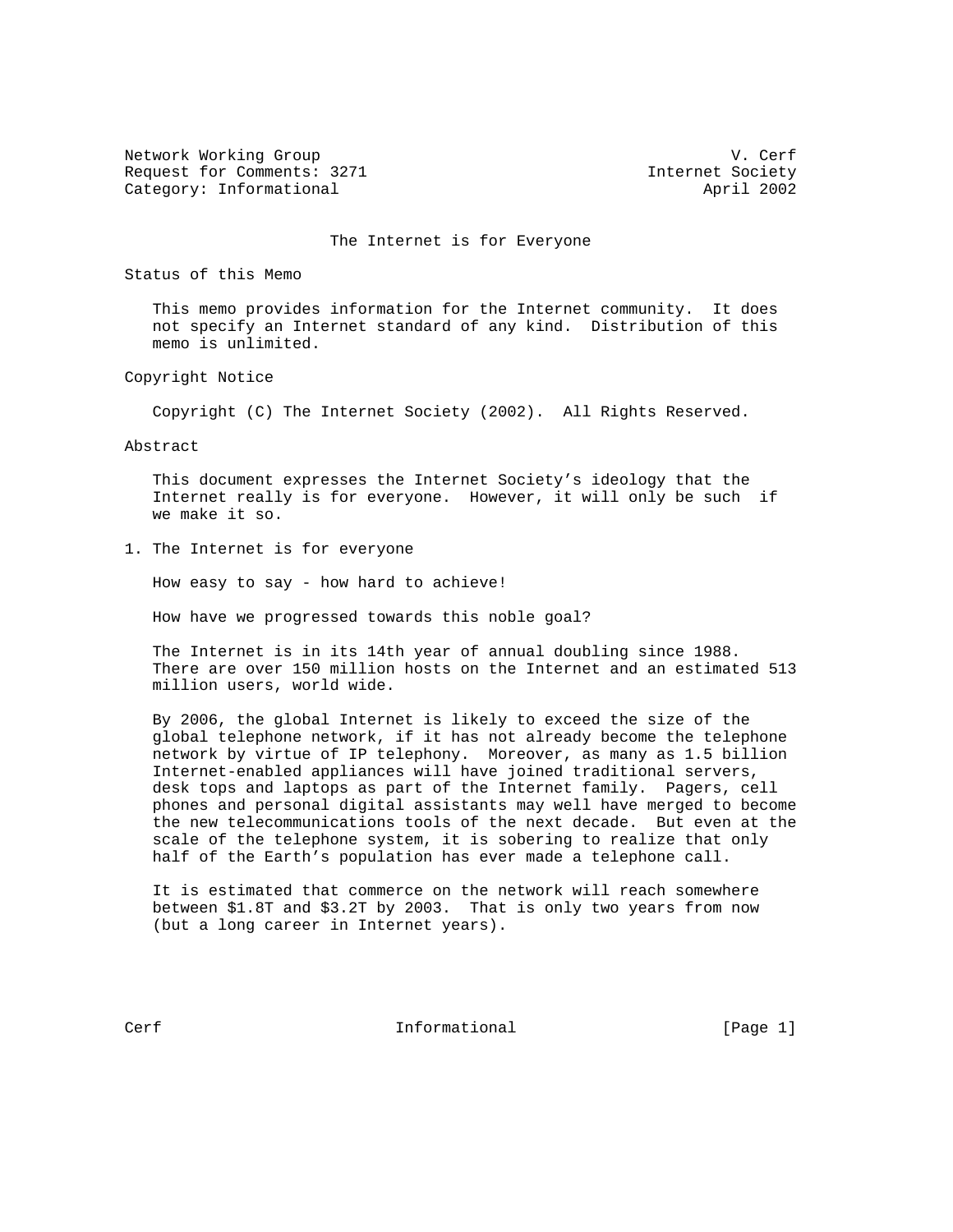The number of Internet users will likely reach over 1000 million by the end of the year 2005, but that is only about 16% of the world's population. By 2047 the world's population may reach about 11 billion. If only 25% of the then world's population is on the Internet, that will be nearly 3 billion users.

 As high bandwidth access becomes the norm through digital subscriber loops, cable modems and digital terrestrial and satellite radio links, the convergence of media available on the Internet will become obvious. Television, radio, telephony and the traditional print media will find counterparts on the Internet - and will be changed in profound ways by the presence of software that transforms the one-way media into interactive resources, shareable by many.

 The Internet is proving to be one of the most powerful amplifiers of speech ever invented. It offers a global megaphone for voices that might otherwise be heard only feebly, if at all. It invites and facilitates multiple points of view and dialog in ways unimplementable by the traditional, one-way, mass media.

 The Internet can facilitate democratic practices in unexpected ways. Did you know that proxy voting for stock shareholders is now commonly supported on the Internet? Perhaps we can find additional ways in which to simplify and expand the voting franchise in other domains, including the political, as access to Internet increases.

 The Internet is becoming the repository of all we have accomplished as a society. It has become a kind of disorganized "Boswell" of the human spirit. Be thoughtful in what you commit to email, news groups, and other Internet communication channels - it may well turn up in a web search some day. Thanks to online access to common repositories, shared databases on the Internet are acting to accelerate the pace of research progress.

The Internet is moving off the planet! Already, interplanetary Internet is part of the NASA Mars mission program now underway at the Jet Propulsion Laboratory. By 2008 we should have a well-functioning Earth-Mars network that serves as a nascent backbone of an inter planetary system of Internets - InterPlaNet is a network of Internets! Ultimately, we will have interplanetary Internet relays in polar solar orbit so that they can see most of the planets and their associated interplanetary gateways for most, if not all of the time.

 The Internet Society is launching a new campaign to facilitate access to and use of Internet everywhere. The campaign slogan is "Internet is for everyone," but there is much work needed to accomplish this objective.

Cerf Cerf Informational [Page 2]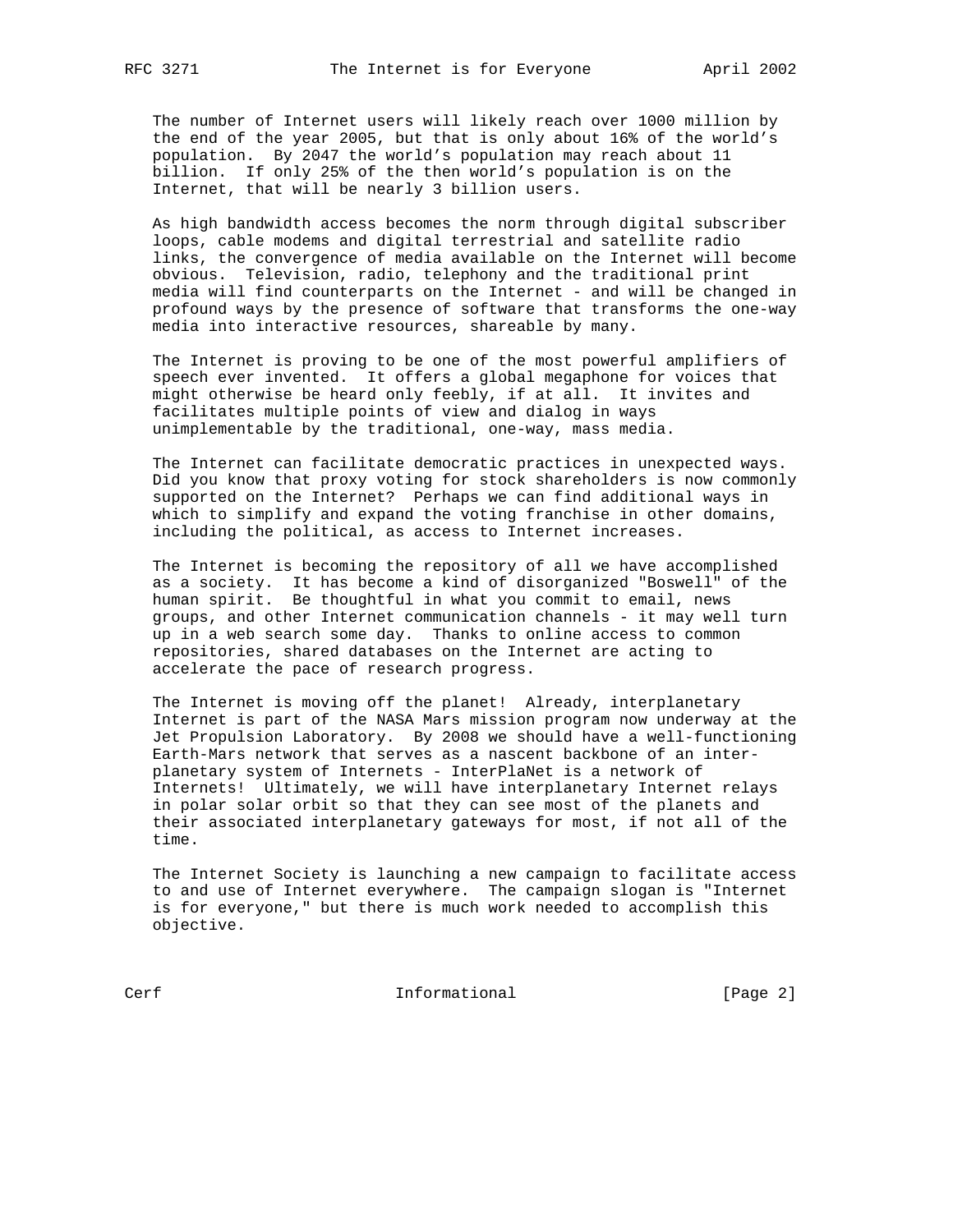Internet is for everyone - but it won't be if it isn't affordable by all that wish to partake of its services, so we must dedicate ourselves to making the Internet as affordable as other infrastructures so critical to our well-being. While we follow Moore's Law to reduce the cost of Internet-enabling equipment, let us also seek to stimulate regulatory policies that take advantage of the power of competition to reduce costs.

 Internet is for everyone - but it won't be if Governments restrict access to it, so we must dedicate ourselves to keeping the network unrestricted, unfettered and unregulated. We must have the freedom to speak and the freedom to hear.

 Internet is for everyone - but it won't be if it cannot keep up with the explosive demand for its services, so we must dedicate ourselves to continuing its technological evolution and development of the technical standards the lie at the heart of the Internet revolution. Let us dedicate ourselves to the support of the Internet Architecture Board, the Internet Engineering Steering Group, the Internet Research Task Force, the Internet Engineering Task Force and other organizations dedicated to developing Internet technology as they drive us forward into an unbounded future. Let us also commit ourselves to support the work of the Internet Corporation for Assigned Names and Numbers - a key function for the Internet's operation.

 Internet is for everyone - but it won't be until in every home, in every business, in every school, in every library, in every hospital in every town and in every country on the Globe, the Internet can be accessed without limitation, at any time and in every language.

 Internet is for everyone - but it won't be if it is too complex to be used easily by everyone. Let us dedicate ourselves to the task of simplifying the Internet's interfaces and to educating all that are interested in its use.

 Internet is for everyone - but it won't be if legislation around the world creates a thicket of incompatible laws that hinder the growth of electronic commerce, stymie the protection of intellectual property, and stifle freedom of expression and the development of market economies. Let us dedicate ourselves to the creation of a global legal framework in which laws work across national boundaries to reinforce the upward spiral of value that the Internet is capable of creating.

Cerf **Informational** [Page 3]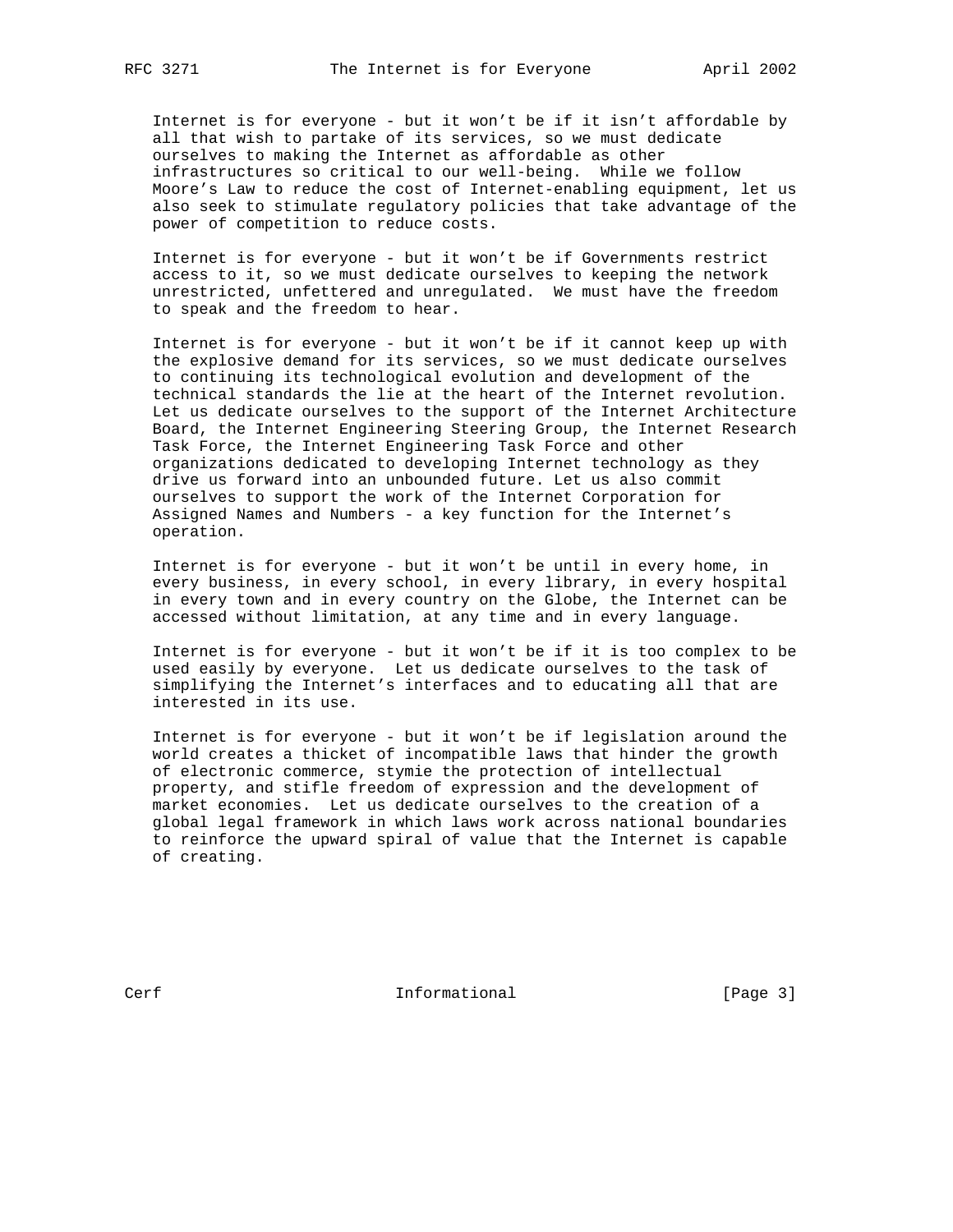Internet is for everyone - but it won't be if its users cannot protect their privacy and the confidentiality of transactions conducted on the network. Let us dedicate ourselves to the proposition that cryptographic technology sufficient to protect privacy from unauthorized disclosure should be freely available, applicable and exportable. Moreover, as authenticity lies at the heart of trust in networked environments, let us dedicate ourselves to work towards the development of authentication methods and systems capable of supporting electronic commerce through the Internet.

 Internet is for everyone - but it won't be if parents and teachers cannot voluntarily create protected spaces for our young people for whom the full range of Internet content still may be inappropriate. Let us dedicate ourselves to the development of technologies and practices that offer this protective flexibility to those who accept responsibility for providing it.

 Internet is for everyone - but it won't be if we are not responsible in its use and mindful of the rights of others who share its wealth. Let us dedicate ourselves to the responsible use of this new medium and to the proposition that with the freedoms the Internet enables comes a commensurate responsibility to use these powerful enablers with care and consideration. For those who choose to abuse these privileges, let us dedicate ourselves to developing the necessary tools to combat the abuse and punish the abuser.

Internet is for everyone - even Martians!

 I hope Internauts everywhere will join with the Internet Society and like-minded organizations to achieve this, easily stated but hard to attain goal. As we pass the milestone of the beginning of the third millennium, what better theme could we possibly ask for than making the Internet the medium of this new millennium?

Internet IS for everyone - but it won't be unless WE make it so.

2. Security Considerations

 This document does not treat security matters, except for reference to the utility of cryptographic techniques to protect confidentiality and privacy.

Cerf **Informational** [Page 4]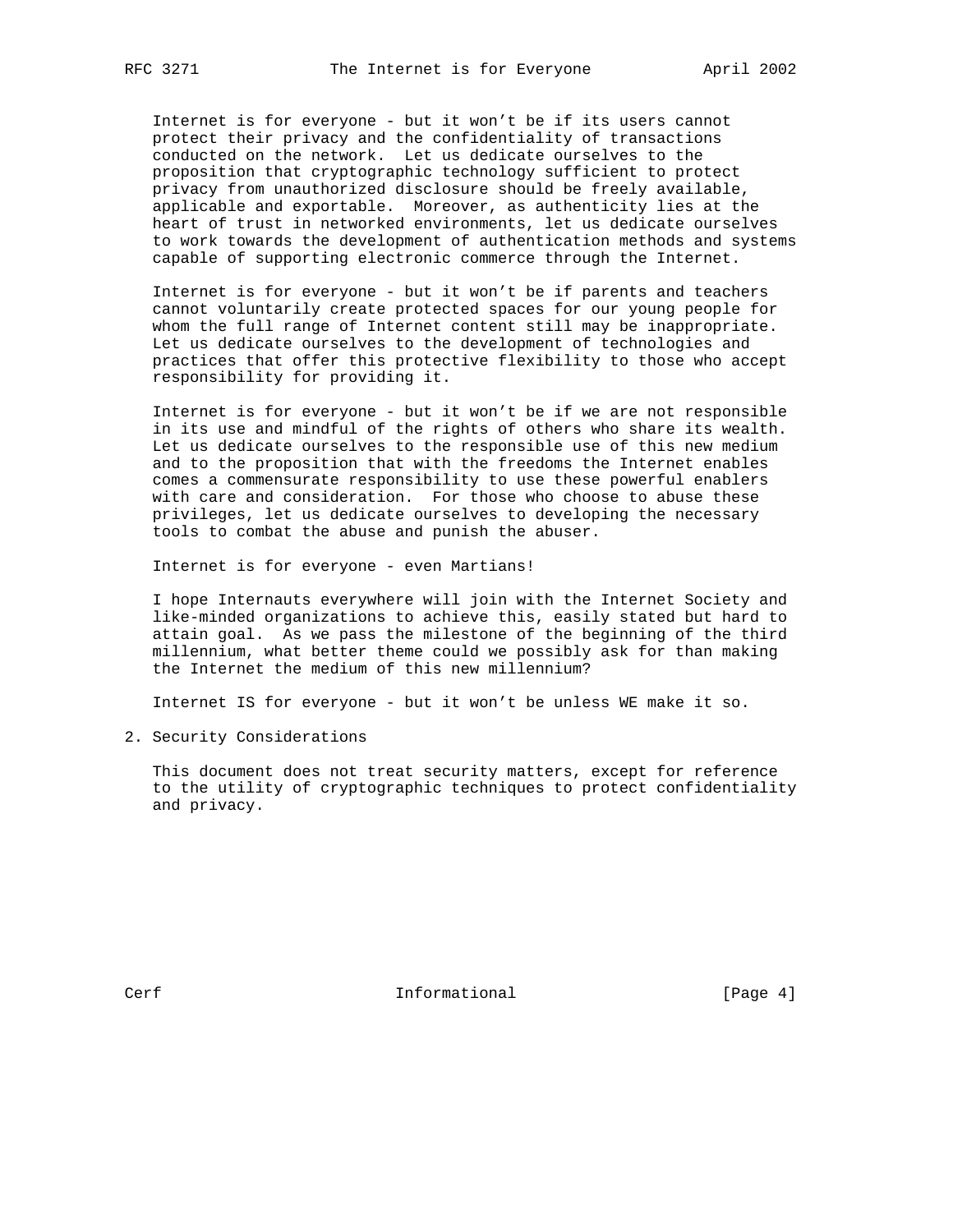## 3. References

- [1] Internet Society www.isoc.org
- [2] Internet Engineering Task Force www.ietf.org
- [3] Internet Corporation for Assigned Names and Numbers www.ICANN.org
- [4] Cerf's slides: www.wcom.com/cerfsup
- [5] Interplanetary Internet www.ipnsig.org
- [6] Internet history livinginternet.com
- 4. Author's Addresses

 Vint Cerf former Chairman and President, Internet Society January 2002

 Sr. Vice President, Internet Architecture and Technology WorldCom 22001 Loudoun County Parkway, F2-4115 Ashburn, VA 20147

EMail: vinton.g.cerf@wcom.com

Cerf **Informational** [Page 5]